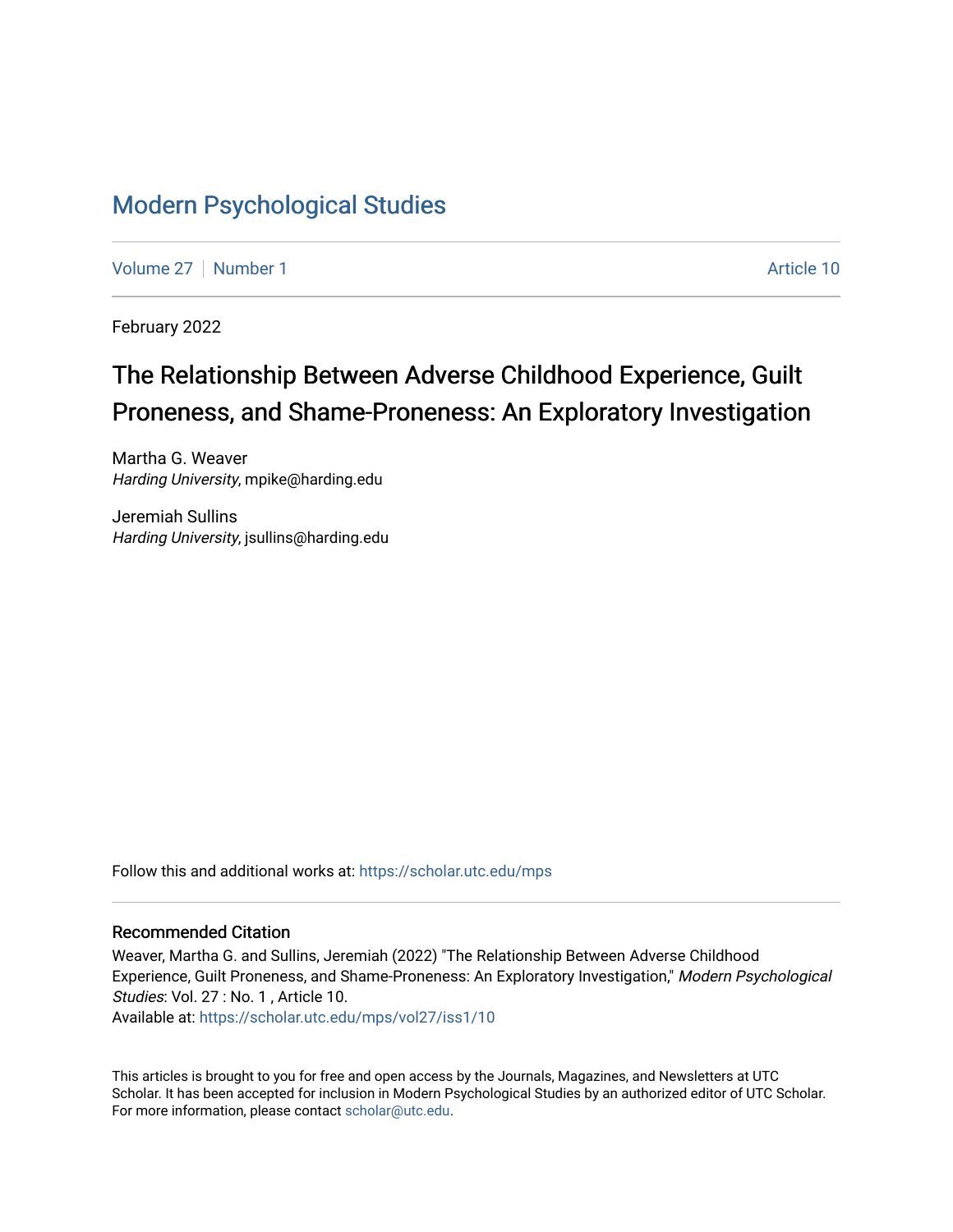#### **Author Note**

Correspondence concerning this article should be addressed to Jeremiah R. Sullins,

Department of Behavioral Sciences, Harding University, 915 E. Market Ave., Searcy, AR 72149,

United States. Email: jsullins@harding.edu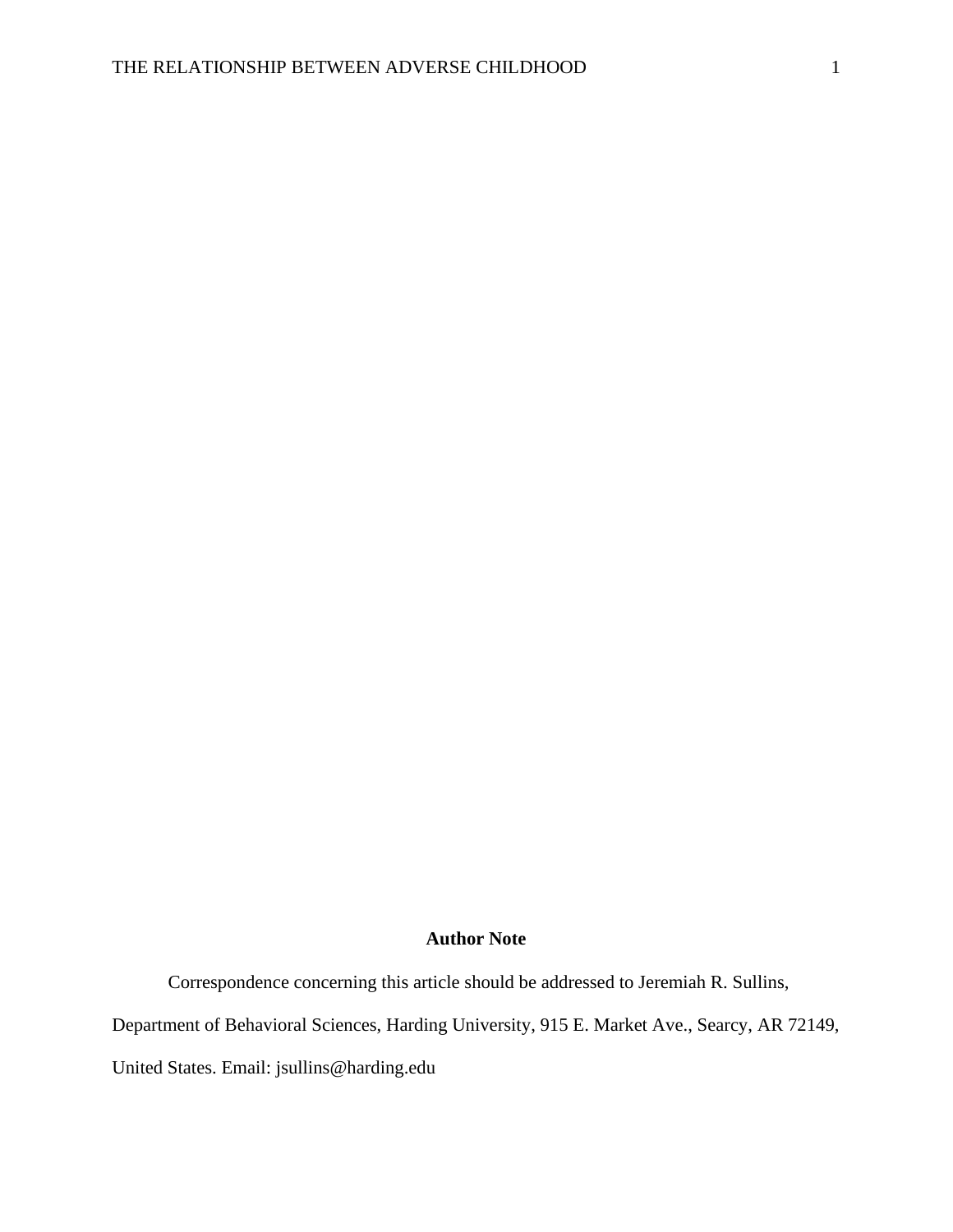## **Abstract**

The research on adverse childhood experiences (ACEs) in relation to shame and guilt proneness in adults is limited. Studies have shown that children *and* adults can be affected by ACEs. More specifically, ACEs are associated with negative health and wellness. This study examines a unique relationship between ACEs and guilt and shame proneness. Participants in this study were comprised of a convenience sample of 137 adults. Two primary assessment instruments were used: Adverse Childhood Experience questionnaire and the Test of Self-Conscious Affect-3 (TOSCA). The surveys were distributed through social media, email, and classrooms. Results revealed a statistically significant positive relationship between ACE scores and shame proneness. Furthermore, a statistically significant difference was discovered between participants with high ACEs versus participants with low ACEs regarding shame proneness.

*Keywords*: adverse childhood experience, shame, guilt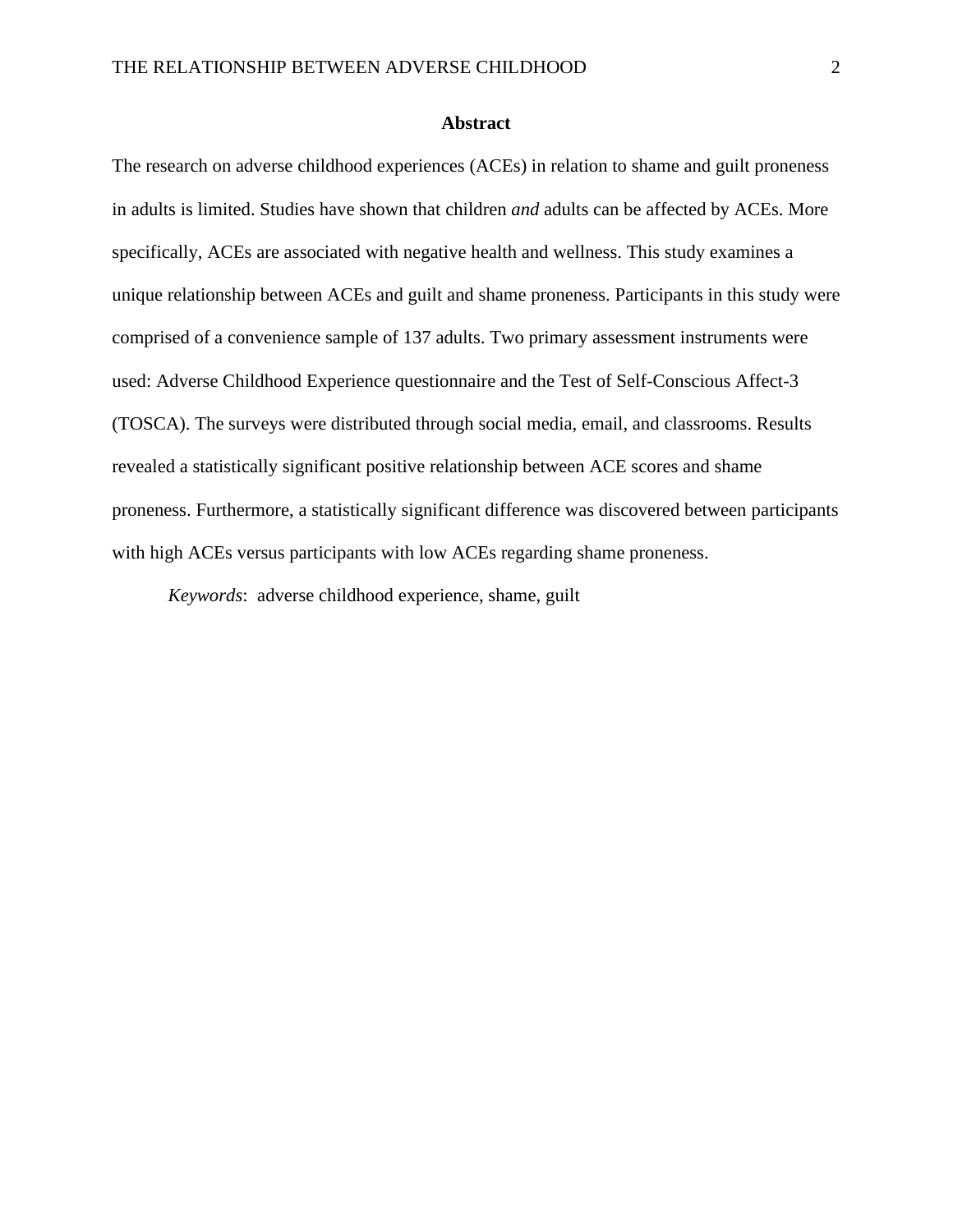### **The Relationship between Adverse Childhood Experiences,**

#### **Guilt Proneness and Shame Proneness: An Exploratory Investigation**

According to the CDC (2019), Adverse Childhood Experiences (ACEs) are potentially traumatic events that occur in childhood. ACEs can include violence, abuse, and growing up in a family with mental health or substance use problems. The CDC also has reported that: 1) one in six adults experienced four or more types of ACEs, 2) at least five of the top ten leading causes of death are associated with ACEs, and 3) preventing ACEs could reduce the number of adults with depression by as much as 44%. Other research has revealed that children and adults can be affected by (ACEs). For example, Shonkoff and Garner (2012) found that ACEs are associated with negative health and wellness.

Shame and guilt are emotions that have garnered the attention of clinical, social, and developmental psychologists for generations. It is thought that "guilt and especially shame lurk in corners we never imagined. These are powerful, ubiquitous emotions that come into play across most important areas of life" (Tangney & Dearing, 2002, p.8). Research has shown that guilt and shame are distinct affective experiences that result in different behavioral reactions. For example, it has been shown that shame can interfere with other-oriented empathetic connections, is generally more painful than guilt, can lead to a feeling of worthlessness, and leads to a desire to hide, escape, and strike back. However, a gap currently exists in the literature regarding Adverse Childhood Experiences (ACEs) in relation to shame and guilt-proneness in adults. To fill this gap, the current study examined the relationship between ACEs and shame and guiltproneness with the hope to better understand this complex association.

## **Defining ACE**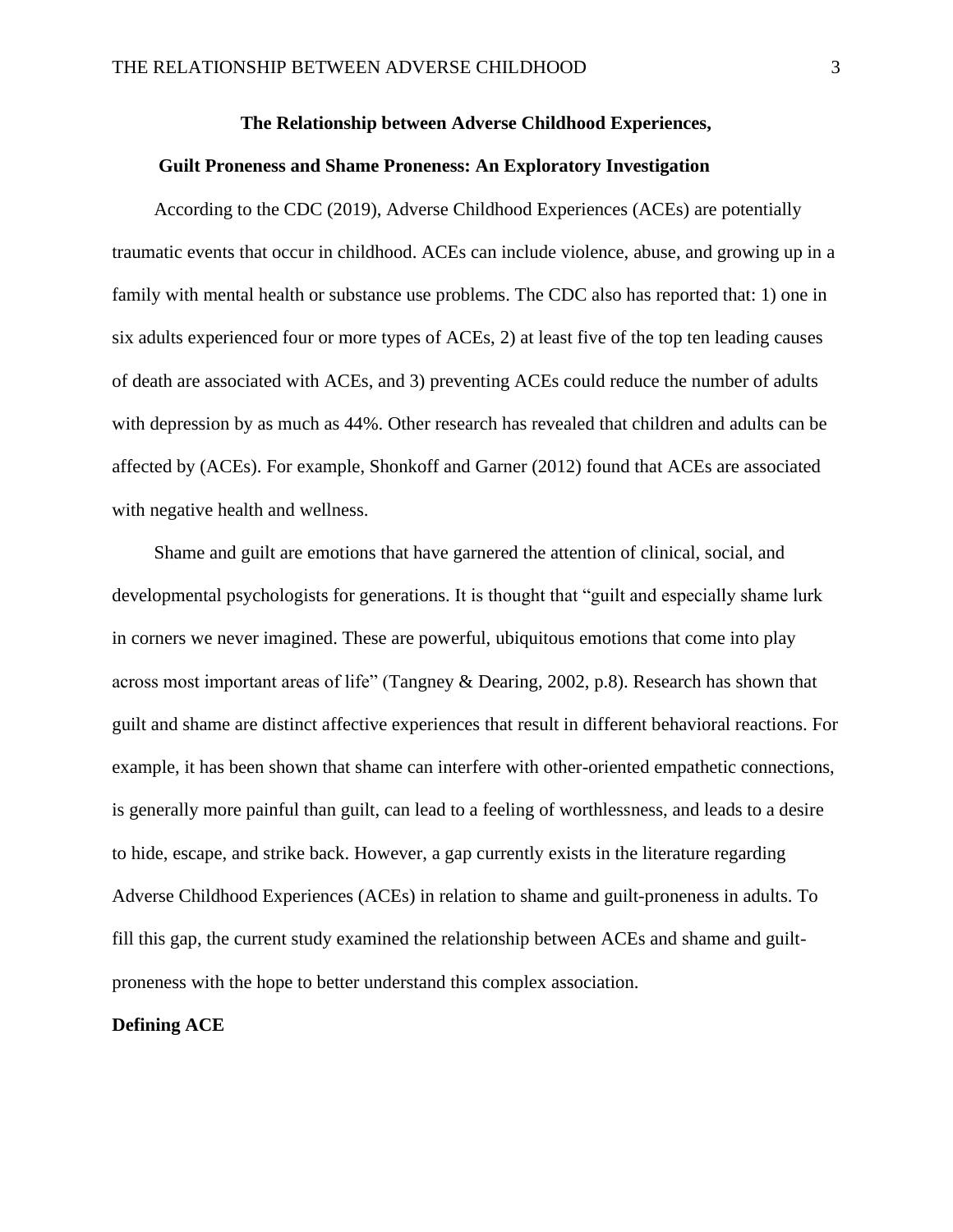Adverse childhood experiences (ACE) are traumatic events that happen before the age of 18 (Felitti et al., 1998). ACEs include experiencing or witnessing violence, abuse, or neglect. ACEs also include any part of a child's environment that could significantly worsen their sense of safety, stability, and/or ability to bond with an adult in a healthy way. Understanding ACEs and their effect on how people respond to their environment can help us understand the effect ACEs have on large demographic groups. People in certain demographic groups, such as minorities or those in poverty (Hughes  $&$  Tucker, 2018), those who did not complete high school, and those who make less than \$15,000 per year have a disproportionately higher chance of having an ACE (Merrick et al., 2018). An ACE study conducted in 1998 was the first to examine adverse childhood experiences in relation to health risk behaviors and diseases in adults (Felitti et al., 1998). A strong association was found between ACEs and chronic health problems, mental illness, and substance abuse (Kerker et al., 2015; Putnam, 2006; Uddin et al., 2020).

#### **Adverse Childhood Experiences and Their Effects on Children**

The brain is more sensitive to influence as a child ("Child Development," n.d.; Frederiksen, n.d.; Putnam, 2006; Su et al., 2015). The effects of childhood trauma on mental, physical, and emotional health can even begin while a child is in the mother's womb (Shonkoff & Garner, 2012). The majority of a person's physical and mental development occurs between the ages of 0-18 ("Child Development," n.d.). Living through any form of ACE can also disrupt children's proper neurodevelopment and even lead to premature death. Chronic stress increases the occurrence of the body's natural defense mechanisms, such as fight or flight responses. This alteration to the brain can contribute to biological changes that lead to negative health outcomes (Kelly-Irving et al., 2013). Repeated trauma, neglect, or abuse is toxic to children and the potential increased activation of defense mechanisms disrupts normal development (Shonkoff &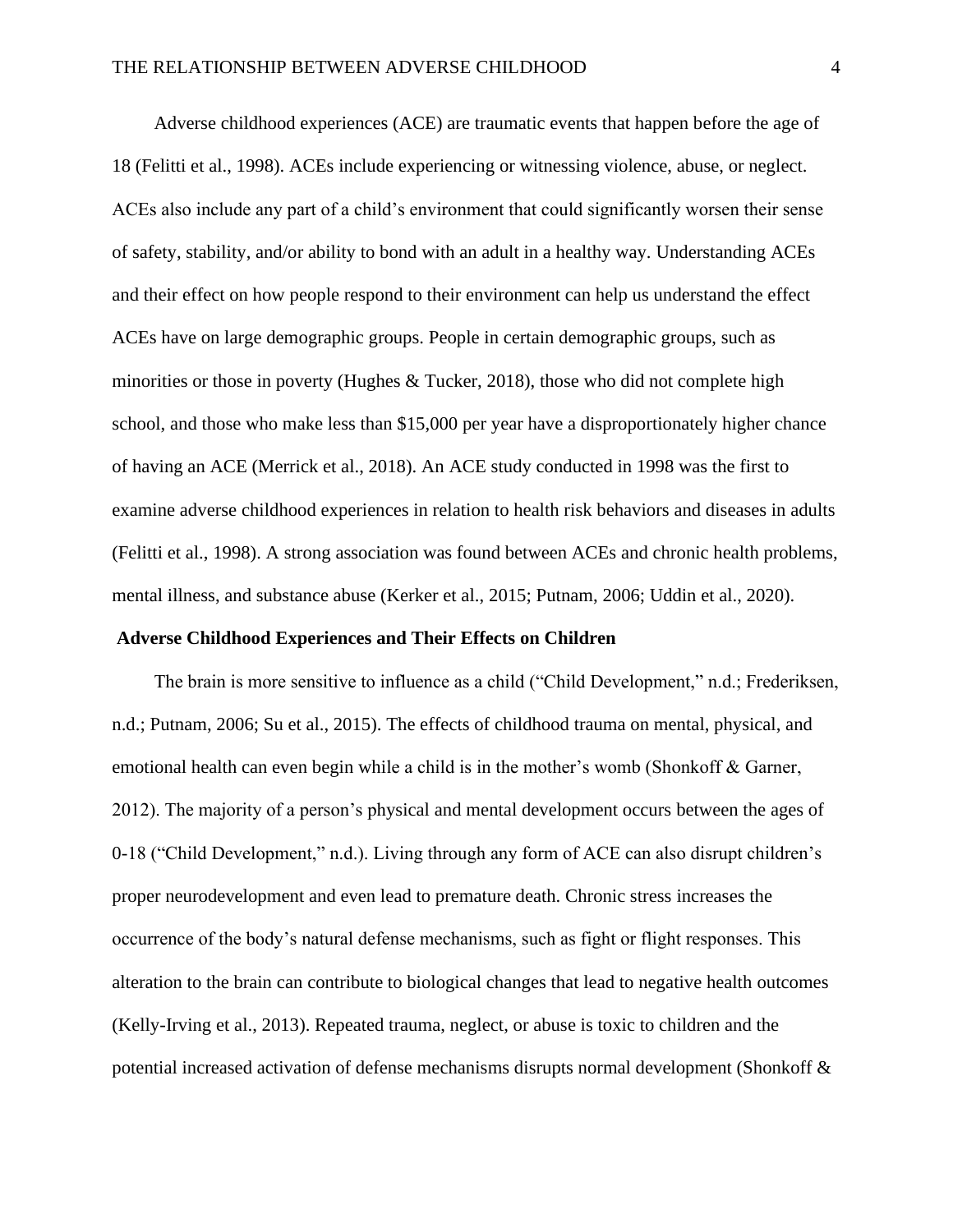Garner, 2012). Continued trauma not only affects an individual's experience of childhood but also adulthood, as they become parents, friends, and members of society (Putnam, 2006). Children's healthy emotional and cognitive development depends on the caregiving of adults (Uddin et al., 2020). Responsive, dependable, and appropriate interactions with adults help children develop properly. Although ACE can impact people immediately, the lifelong consequences of ACE often display more readily in adults and are often the ones studied.

### **Adverse Childhood Experience and Effect on Adults**

ACEs have lifelong effects. The more stress someone experiences early in life, the more likely they are to experience avoidable injuries, mental, physical, and emotional health problems, and the more likely they are to exhibit risky behavior (Merrick et al., 2018). Those who have ACE are more likely to respond to stress poorly, because they have not developed healthy coping strategies (Merrick et al., 2018; Merrick & Guinn, 2018; Felitti, 2002). This response suggests that ACEs are often generational, because those who have experienced childhood trauma were never given the tools to handle higher levels of emotional, physical, and mental stress (Kelly-Irving et al., 2013; Merrick et al., 2018; Murphy et al., 2014; Uddin et al., 2020). When we consider the generational trend of ACEs, it demonstrates how doctors, healthcare physicians, and policymakers can look at ACEs as a large contributor to society's overall experience of physical health and wellbeing. Recognizing that ACEs have a direct relationship to health and wellbeing forces physicians and mental health professionals to consider options beyond modern medicine to treat patients.

#### **Adverse Childhood Experience and Mental Health**

Like physical health, mental health alters one's ability to appropriately, effectively, and successfully operate in society (Shonkoff & Garner, 2012). ACE prevalence is high among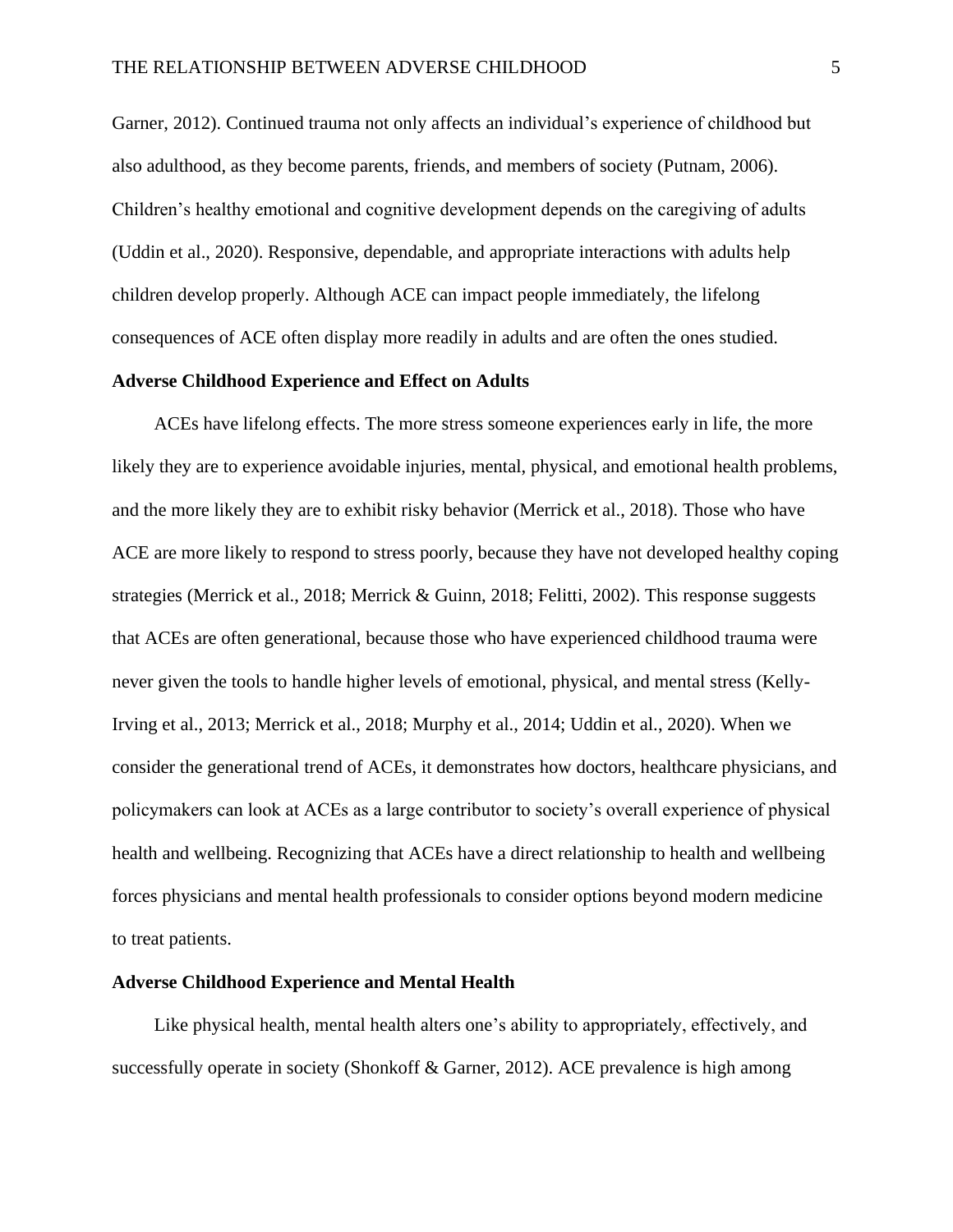vulnerable populations (Felitti et al., 1998), and studies suggest that the effects of trauma are almost immediate (Merrick & Guinn, 2018; Shonkoff & Garner, 2012). In a child welfare study, it was found that children in this demographic had a statistically higher chance of having ACE (Kerker et al., 2015). The likelihood of encountering an ACE before the age of five increases the likelihood of developing mental health problems. In the U.S. in 2017, mental illness affected approximately 1 out of 5 people which is 46.6 million individuals (Kerker et al., 2015; *NIMH » Mental Illness*, n.d.). The tangible effects of ACEs on adult mental health are as strong as their effects on our physical health. Because childhood is a critical period of development, and it has been shown that exposure to ACE increases the likelihood of reported mental health problems by 33% (Uddin et al., 2020), it is important that we understand the multiple aspects of ACEs. How adults learn to connect experiences, whether positive or negative, internalize how they feel about them, and process the world around them drastically affect how we interact with themselves, the world, and the future (Kerker et al., 2015). Understanding how ACEs affect our mental health can also help us understand how we internalize our emotions and behaviors.

#### **Guilt and Shame**

In the same way that ACEs can alter the foundation of how someone views the world around them, residual shame and guilt can alter the way someone views themselves and their actions (Miceli & Castelfranchi, 2018; Tangney & Dearing, 2003). Shame and guilt are distinct, internal, self-conscious emotions (O'Leary et al., 2019). Shame and guilt can both be felt publicly or privately by the person experiencing them (Miceli & Castelfranchi, 2018; Tangney et al., 2007; Tangney & Dearing, 2003; Wojcik et al., 2019). In the English language, these emotions are often used as synonyms; however, recognition of their differences dates back decades (Tangney & Dearing, 2003). While shame and guilt are similar, but they are not the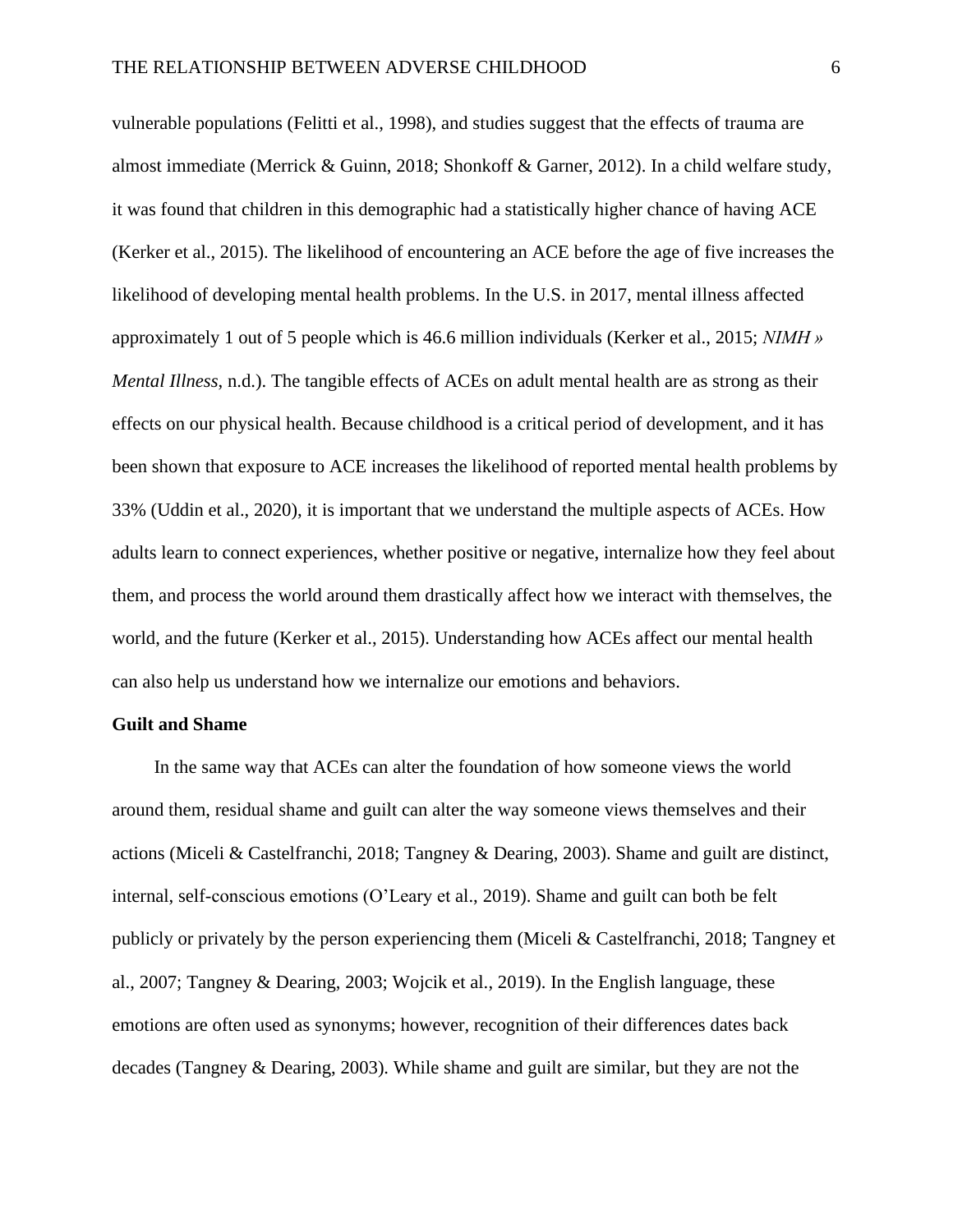same. Both shame and guilt are self-conscious emotions, which means a reflection on oneself, and both are negative evaluations based on cultural standards of either self or behavior (Tracy & Robins, 2004). Shame is usually defined as a maladaptive emotion; and guilt is usually viewed as an adaptive, prosocial emotion. These behaviors can be either maladaptive or adaptive, and the result of these emotions are often dependent on the ability to regulate emotions (Robins & Schriber, n.d.; Tangney & Dearing, 2003).

## **Guilt**

Unlike shame, guilt is a negative emotion related to one's self behaviors, not one's ideal self (Miceli & Castelfranchi, 2018; Tangney et al., 2007; Tangney & Dearing, 2003). These views are connected to one's moral standards and based on a society's understanding of right and wrong, which are based on the goals and beliefs for which the person feels personally responsible (Tangney et al., 2007). Guilt is usually an adaptive, constructive emotion. It helps people alter our behavior in a positive way. Shame reduces people's ability to act appropriately in constructive ways, because it is often easier to alter one's behaviors rather than one's internal view of oneself (Brown, 2012). Guilt allows us to look at decisions outside of ourselves and see how we have broken moral or ethical norms; but shame is often internalized and negatively skews one's self-concept (Covert et al., 2003).

## **Shame**

When someone experiences shame, that feeling often reflects a negative view of their internal view of themselves. The effect of that negative internal self-concept is internalized as oneself being bad, rather than the actions or behavior committed (Miceli & Castelfranchi, 2018; Tangney et al., 2007; Tangney & Dearing, 2003). In this way, shame is more likely to be a maladaptive emotion. When we cannot appropriately process our emotions in adaptive ways, we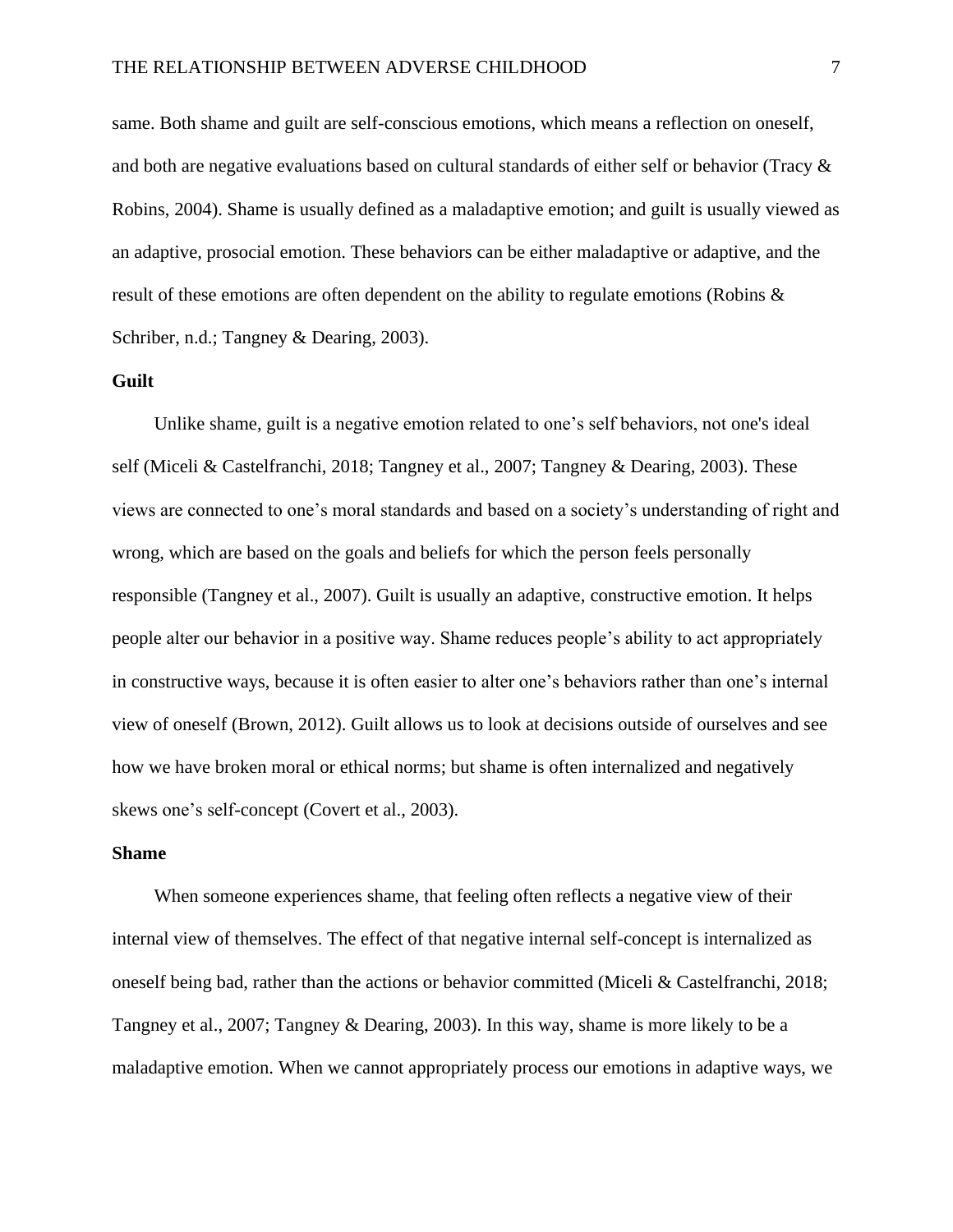are more likely to hurt ourselves and others over time (O'Leary et al., 2019). Shame proneness (i.e., the likelihood of experiencing shame in any given situation) is associated with higher anxiety, whereas guilt proneness is not (Cândea & Szentagotai-Tătar, 2018). When people experience shame, they are more likely to respond to life's challenges in a debilitating, selfdefeating cycle of negative behavior, whereas those who experience guilt are more inclined to take positive steps toward changing their behavior itself (Miceli & Castelfranchi, 2018). Shame is highly correlated with behaviors like addiction, depression, violence, aggression, suicide, and eating disorders. In contrast, guilt is inversely correlated (Brown, 2012). This supports the theory that shame is much more destructive and maladaptive than guilt.

Based on previous studies, researchers have begun to better understand ACE in relation to health and wellbeing (Kelly-Irving et al., 2013; Murphy et al., 2014; Putnam, 2006). However, there is still an insignificant understanding of the relationship between ACEs and shame and guilt proneness which is the focus of the current study. To better understand the complex association among ACEs, guilt-proneness, and shame proneness, the current study sought to answer the following questions: RQ1) Is there a significant correlation between ACEs and shame-proneness in adulthood? RQ2) Is there a significant correlation between ACEs and guiltproneness in adulthood? RQ3) Is there a significant difference in levels of shame-proneness between those with high versus low ACEs?

#### **Methods**

#### **Sample**

Participants were collected through a convenience sampling technique, which included students from a private, liberal arts university and posting the survey on social media. The survey included age range, gender, race, and amount of school completed. For this study, of the 137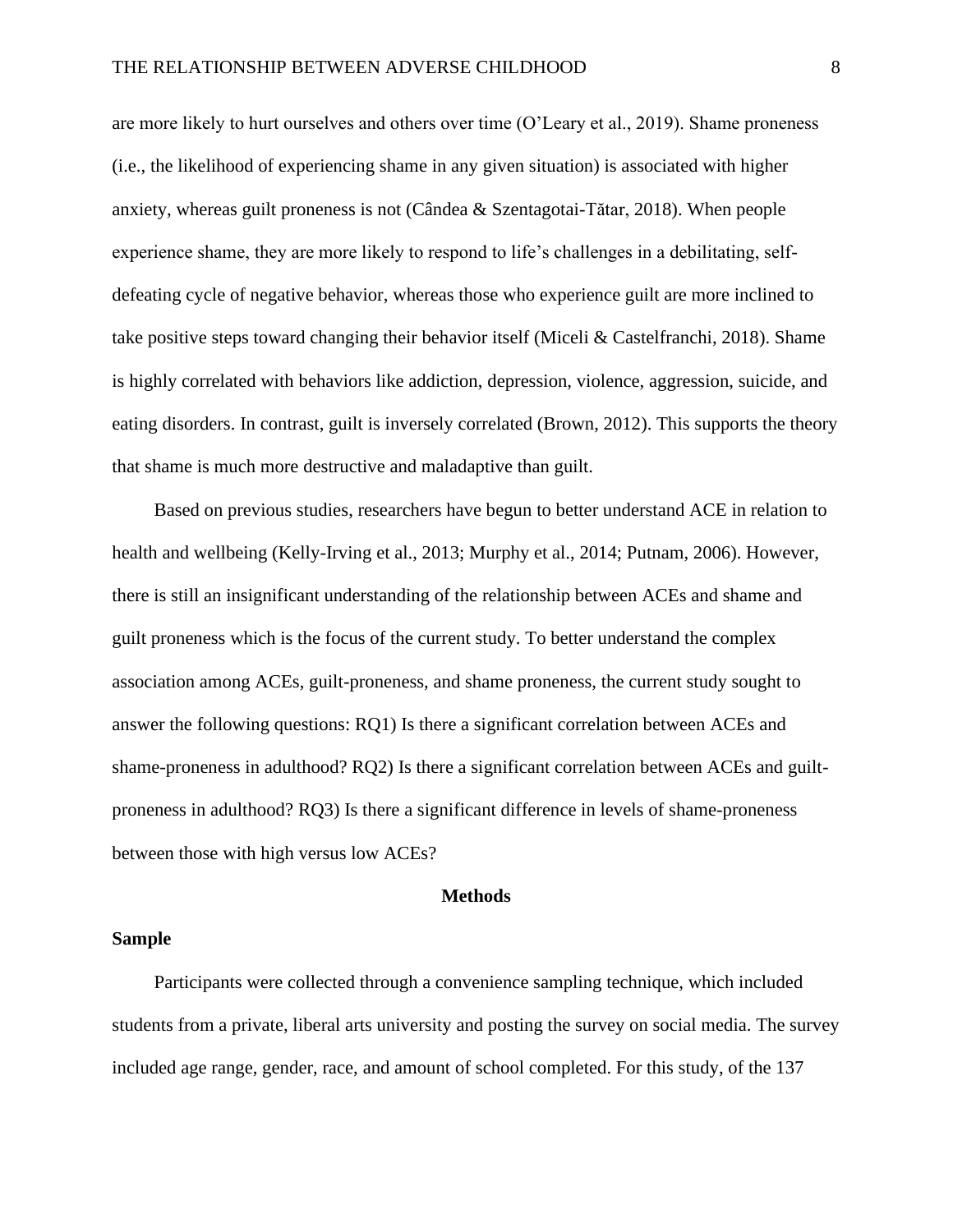sampled, 104 (76%) were female and 33 (24%) were male. Regarding ethnicity, 119 (87%) identified as Caucasian. Regarding the sample's education level, 63 (46%) were college graduates, 66(48%) had completed some college, and 8 (6%) had only completed high school. The age range included 94 (69%) 18-29 olds, 22 (16%) 30-49 year olds, and 21 (15%) who were 50 and over.

## **Instruments**

For this study, there were two primary instruments. The first was the Adverse Childhood Experience (ACE) Questionnaire (Felitti et al., 1998), which includes ten self-report items. The ten questions help identify if a child has experienced or witnessed violence, abuse, or neglect in the home or community. It also identifies if someone has experienced the death of a relative. All questions are answered either "yes" or "no." For each "yes" answer, a person is given one point, with ten being the highest score possible. The Adverse Childhood Experience test is the largest one to be used to examine the connection between childhood trauma and well-being later in life, it has a modest test-retest coefficient,  $r = .71$ ,  $p < .001$ , and a Cronbach's alpha of .88 (Murphy et al., 2014). The following is an example question, "Before your 18th birthday, did you often feel that ...You didn't have enough to eat, had to wear dirty clothes, and had no one to protect you? or Your parents were too drunk or high to take care of you or take you to the doctor if you needed it?"

The second instrument, the Test of Self-Conscious Affect-3 (TOSCA), uses a scenariobased measurement to assess the guilt and shame proneness of participants (Broerman, 2018; Covert et al., 2003; Tangney et al., 2007). The TOSCA is also a self-report measure, and it consists of 16 scenarios. Participants hear a scenario, then imagine how they would respond, then rate how they would likely respond on a 5-point scale, with 1 being not likely and 5 being very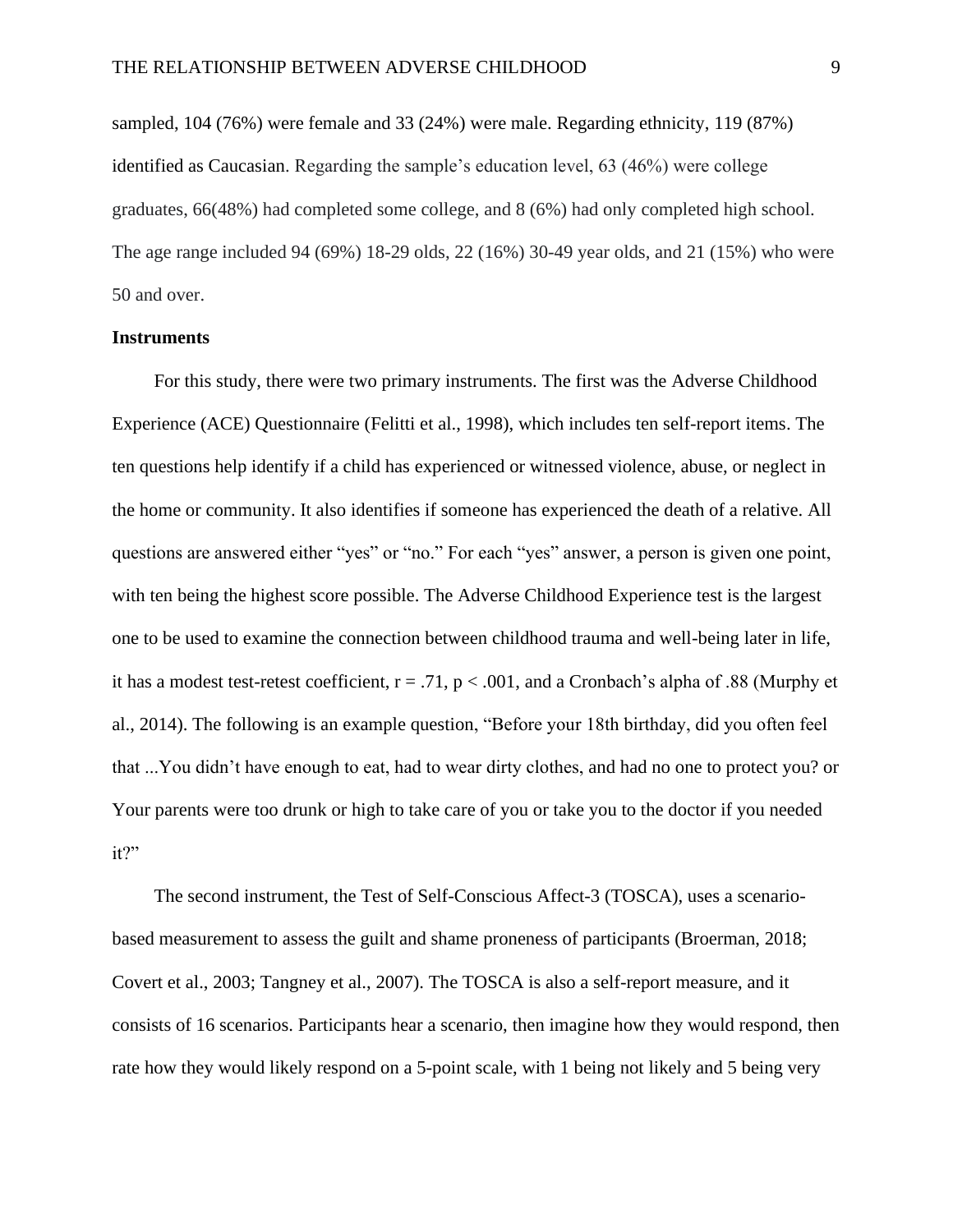likely. There are 11 negative scenarios and five positive scenarios (Broerman, 2018). Shame and guilt can be measured as an emotional state or a disposition (Tangney, 1996). For this study, the TOSCA measures it as a disposition. The internal consistency reliability of the TOSCA Questionnaire has a Cronbach's alpha for the Shame and Guilt scales of .76 and .66, with face validity being high as well (Broerman, 2018). An example of a TOSCA question is, "You make a mistake at work and find out a coworker is blamed for the error. You would think the company did not like the coworker, You would think Life is not fair, You would keep quiet and avoid the coworker, and You would feel unhappy and eager to correct the situation."

## **Procedure**

After IRB approval was obtained, professors at the university where the study was conducted were contacted to gain permission to use their classes to distribute the surveys. Once permission was given, the researcher arranged a time to distribute the surveys at the beginning of a class period. The completion of the study from start to finish took approximately 20 minutes. Access to participate in the study online was posted on social media during this same time period. Participants that were recruited through social media were sent a Google Form link that contained the surveys. They were able to complete the surveys at their convenience from any location. All participants were free to choose to participate and were not encouraged or coerced in any way. Participants were also notified that they were under no obligation to complete the form and could withdraw at any time without penalty. All participants completed the surveys in the following order: informed consent, the Adverse Childhood Experience (ACE) Questionnaire (Felitti et al., 1998; Murphy et al., 2014), the Test of Self-Conscious Affect-3 (TOSCA-3) (Covert et al., 2003), and a debriefing form.

## **Results**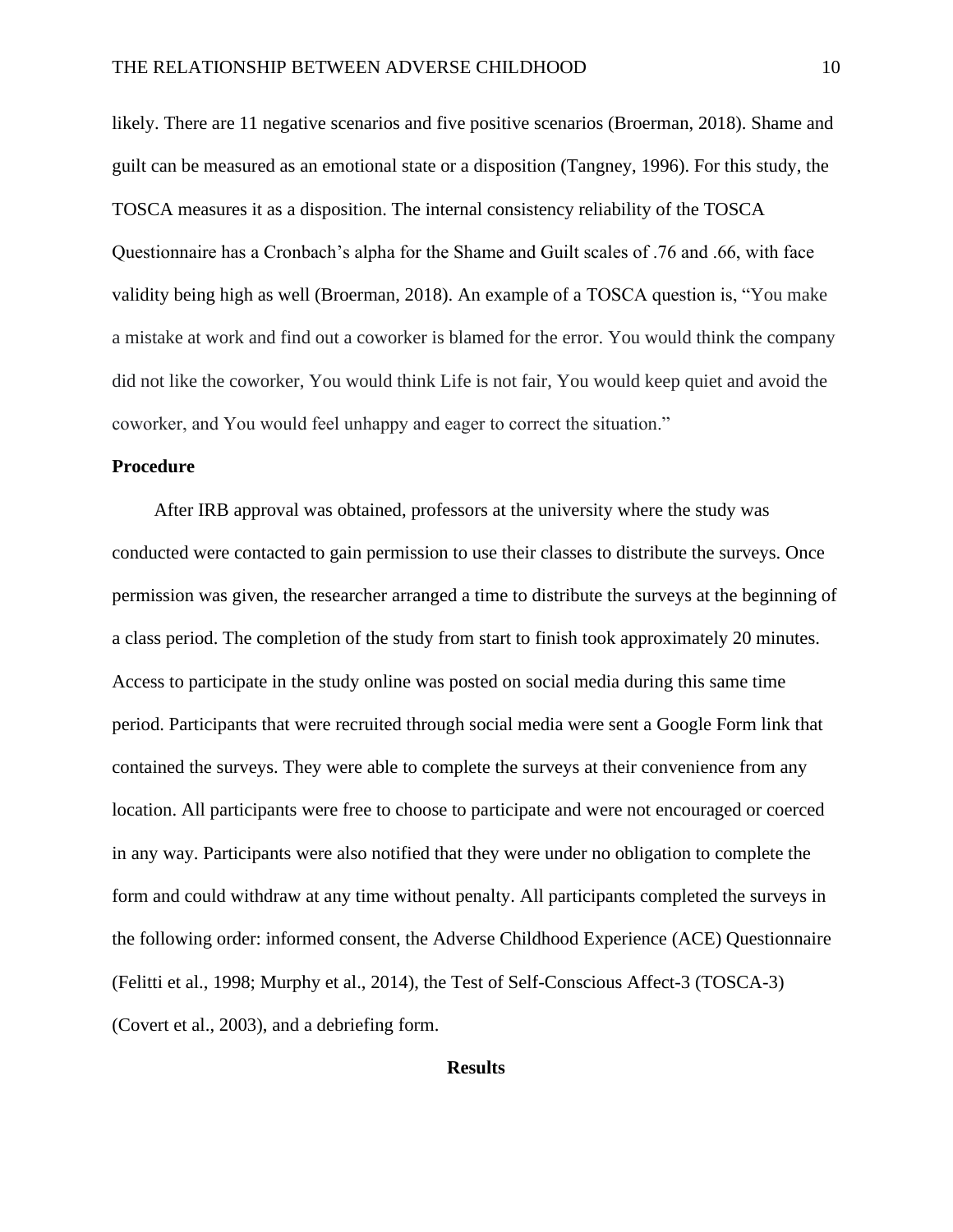A Pearson's correlation coefficient was used to examine any relationships that exist between ACEs and guilt/shame proneness. The results revealed no statistically significant relationship between ACE scores and guilt-proneness,  $r(136) = .164$ ,  $p > .05$ . However, there was a statistically significant positive relationship found between ACE scores and shame proneness,  $r(136) = .197$ ,  $p < .05$ . Figure 1 displays the scatterplot between ACEs and shame proneness.

## **Figure 1**

*Scatterplot between ACEs and Shame Proneness*



Additionally, an independent sample t-test was conducted to determine if a significant difference existed in shame proneness in those with "high" versus "low" ACEs. In this study, the mean ACE score was 1.85, thus an ACE score of two or more was considered high. Furthermore, an ACE score of two or more also allowed equal sample sizes. A statistically significant difference was discovered between those with high ACE ( $M = 55.94$ ) versus low ACE ( $M =$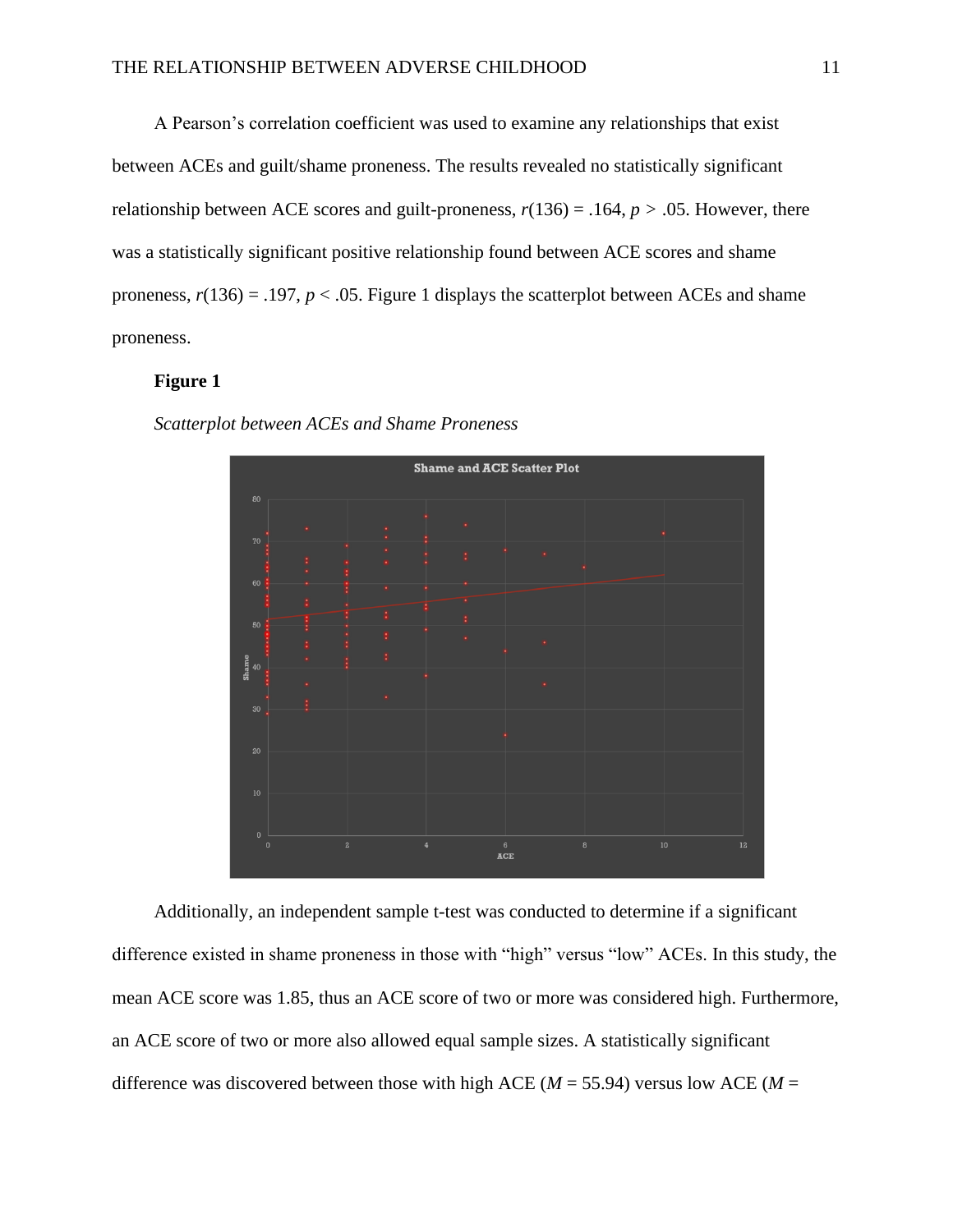51.19) scores and shame proneness,  $t(135) = -2.56$ ,  $p = .011$ ,  $d = .44$ . A bar chart showing mean

differences between participants with high and low ACEs can be seen in Figure 2.

## **Figure 2**

*Shame Proneness as a Function of ACEs*



#### **Discussion**

The answer to RQ1 (Is there a significant correlation between ACEs and shame-proneness in adulthood?) was answered in the affirmative. More specifically, the results indicated that the presence of ACEs is related to shame proneness in adulthood. However, similar patterns were not seen in relation to levels of guilt proneness (RQ2: Is there a significant correlation between ACEs and guilt-proneness in adulthood?). Lastly, a significant difference was discovered in levels of shame-proneness (as measured by the TOSCA) as a function of ACEs (RQ3: Is there a significant difference in levels of shame-proneness between those with high versus low ACEs?). Participants with high ACEs had significantly higher levels of shame-proneness in adulthood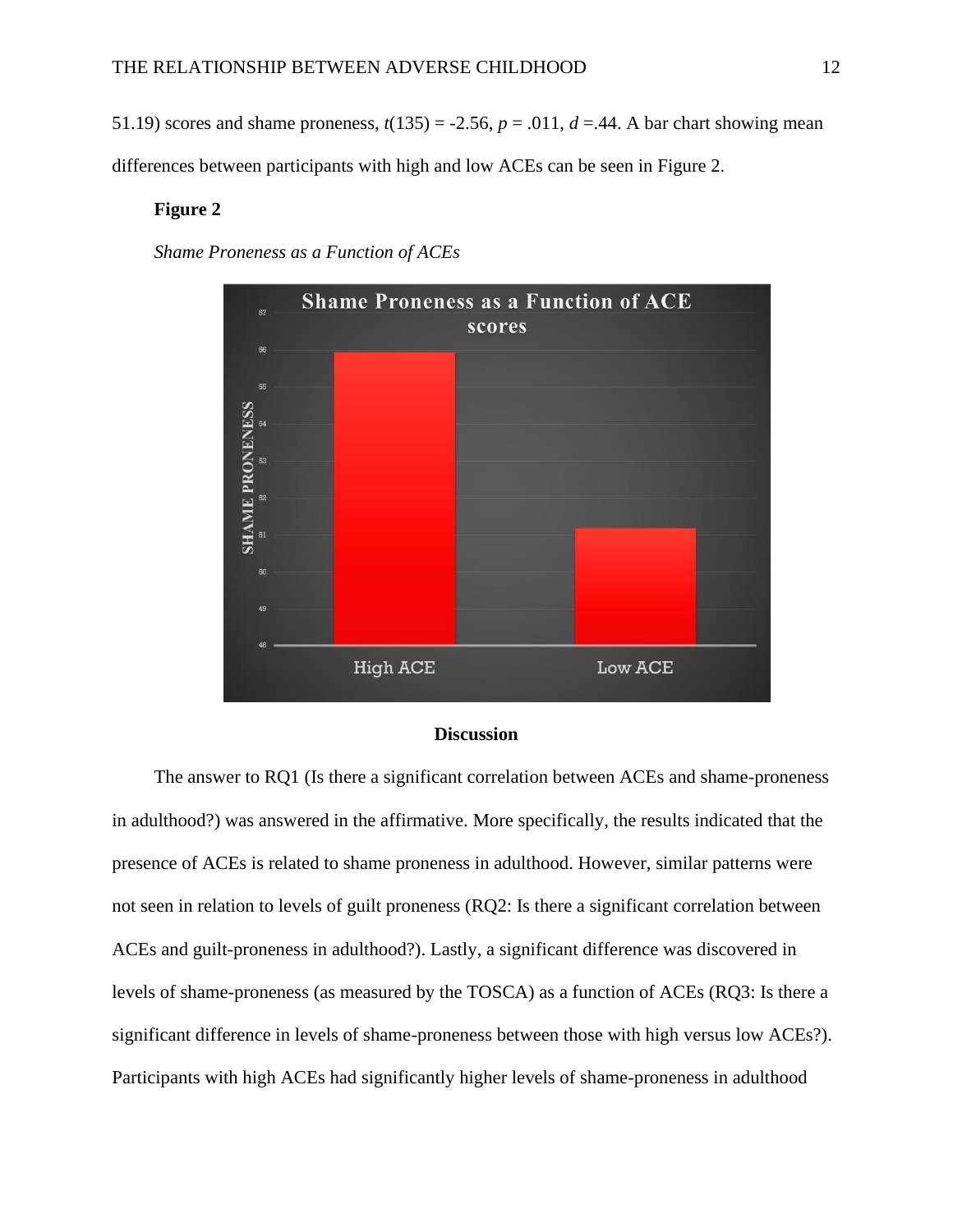compared to participants with low ACEs. These results are consistent with previous findings that have suggested that guilt and shame "develop from our earliest interpersonal experiences—in the family and in other key relationships" (Tangney & Dearing, 2002, p. 2). If shame is related with ACEs, what does this say about someone regarding how they experience the world? According to Tangney and Dearing (2002), "these experiences of shame or guilt can guide our behavior and influence who we are in our own eyes." (p.2).

Because the increase of ACEs appears to be associated with an increase in shame proneness as adults, it suggests that the two are connected in some way. Adverse childhood experiences are foundational experiences of someone's life that are forced. Because shame had a statistically significant correlation, it leads the authors to believe that shame is at least one of the lifelong negative psychological effects of ACEs (Putnam, 2006; Shonkoff & Garner, 2012). ACE involves negative experiences caused by someone else and not the individual who experiences them. Therefore, ACEs threaten someone's whole being. Shame is a threat to someone's ideal self. The discovered relationship was expected due to shame being correlated to addiction, depression, violence, aggression, suicide, and eating disorders (Brown, 2012). Because previous research has found that shame is more harmful than guilt (Covert et al., 2003; Miceli & Castelfranchi, 2018; Norman et al., 2019; Tangney et al., 2007; Tangney & Dearing, 2003), the results from the current study warrant further investigation. More specifically, future studies are needed to pinpoint which specific ACEs are related to the development of shame proneness. In the current study, a total ACE score was computed without consideration of different categories of ACEs (e.g., verbal abuse versus physical abuse). It also warrants mentioning that the current study only examined the association between shame proneness and ACEs and therefore causal relationships cannot be determined. The results from the current study add to the extant body of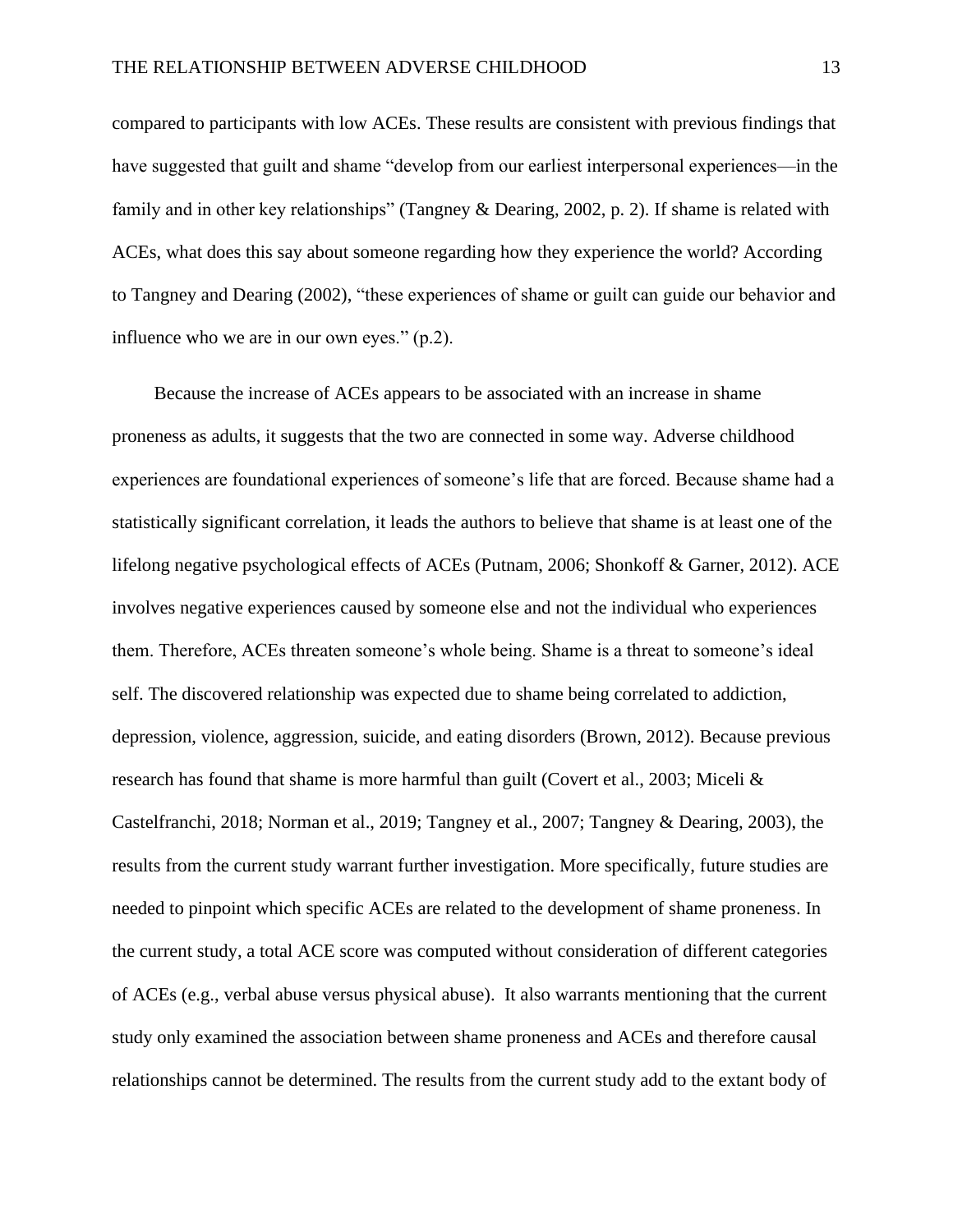literature that can assist researchers and clinicians alike in understanding the complex self-

conscious emotion of shame.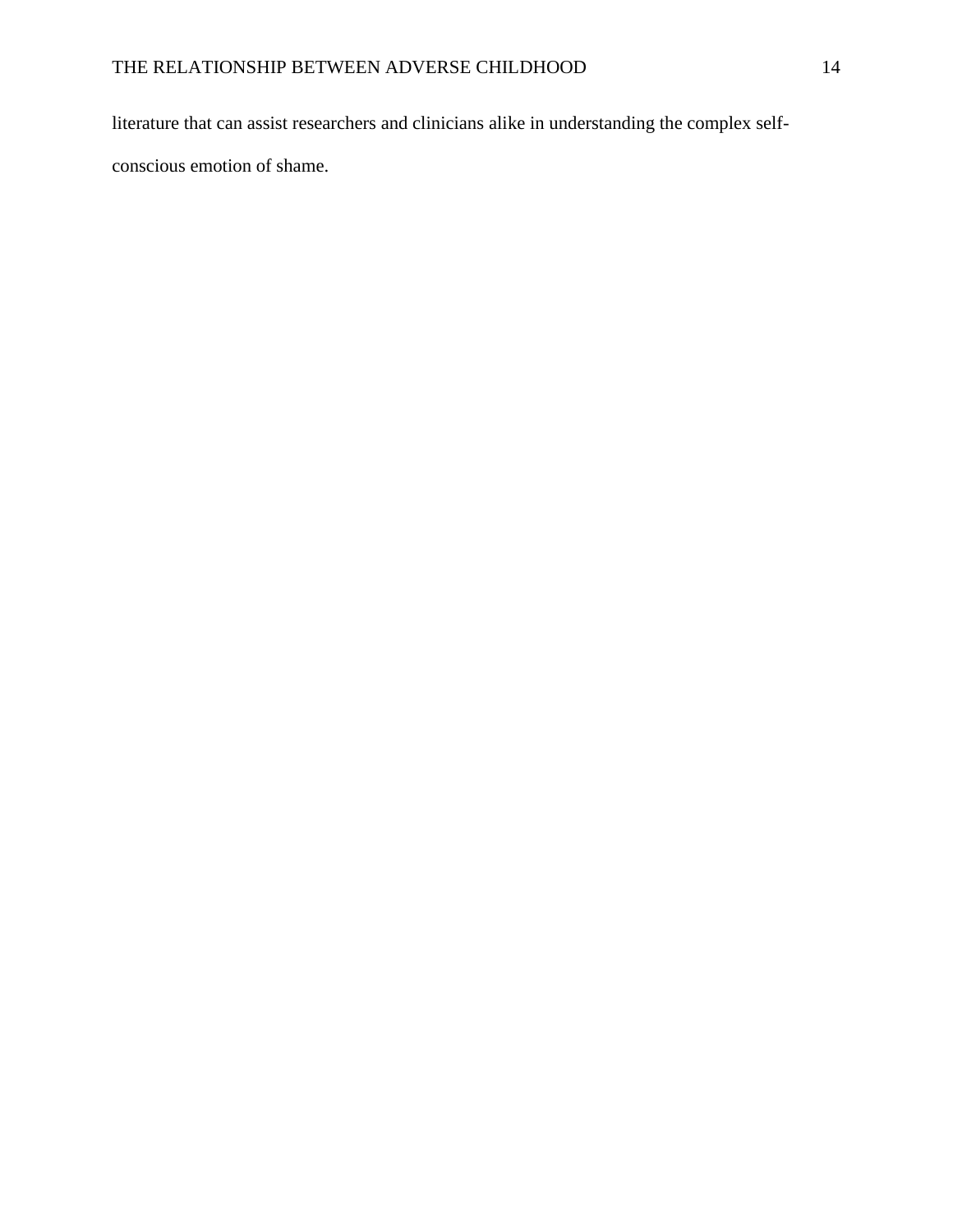## **References**

Broerman, R. (2018). Test of Self-Conscious Affect (TOSCA). *Encyclopedia of personality and individual differences*, 1–3. https://doi.org/10.1007/978-3-319-28099-8\_954-1

Brown, B. (2012, March). *Listening to shame*. https://www.ted.com/talks/brene\_brown\_listening\_to\_shame

Cândea, D.-M., & Szentagotai-Tătar, A. (2018). Shame-proneness, guilt-proneness and anxiety

symptoms: A meta-analysis. *Journal of Anxiety Disorders*, *58*, 78–106.

https://doi.org/10.1016/j.janxdis.2018.07.005

- Child Development: Ages and Stages. (n.d.). *CHOC Children's*. Retrieved June 18, 2020, from https://www.choc.org/primary-care/ages-stages/
- Covert, M. V., Tangney, J. P., Maddux, J. E., & Heleno, N. M. (2003). Shame-proneness, guiltproneness, and interpersonal problem solving: A social cognitive analysis. *Journal of Social & Clinical Psychology*, *22*(1), 1. https://doi.org/10.1521/jscp.22.1.1.22765
- Felitti, V. J., Anda, R. F., Nordenberg, D., Williamson, D. F., Spitz, A. M., Edwards, V., Koss, M. P., & Marks, J. S. (1998). Relationship of childhood abuse and household dysfunction to many of the leading causes of death in adults. The Adverse Childhood Experiences (ACE) Study. *American Journal of Preventive Medicine*, *14*(4), 245–258.
- Frederiksen, L. (n.d.). *The developing brain & Adverse Childhood Experiences (ACEs)*. ACEsConnection. Retrieved June 18, 2020, from https://www.acesconnection.com/blog/the-developing-brain-and-adverse-childhoodexperiences-aces?reply=476303634588520707.
- Hughes, M., & Tucker, W. (2018). Poverty as an Adverse Childhood Experience. *North Carolina Medical Journal*, *79*(2), 124–126. https://doi.org/10.18043/ncm.79.2.124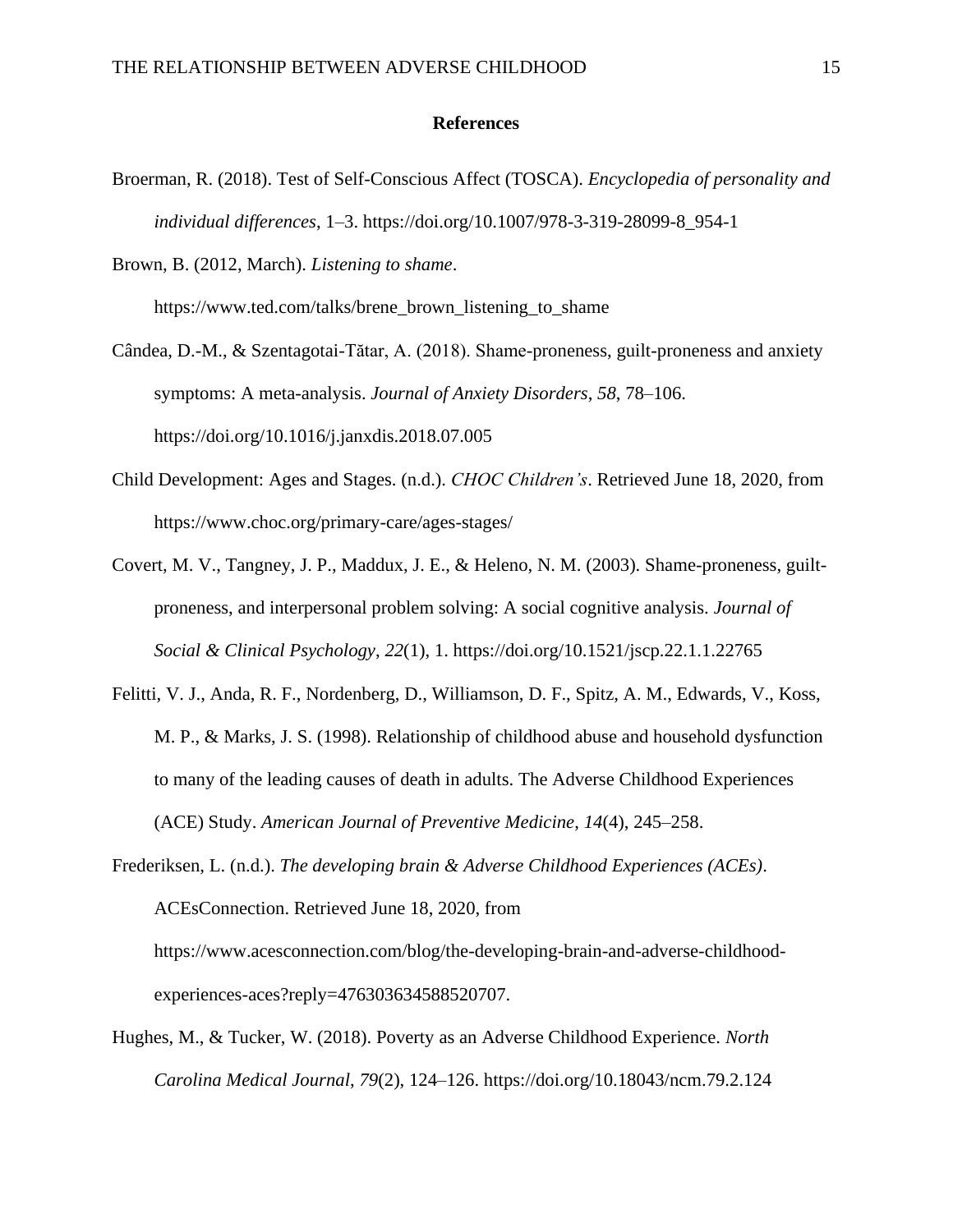- Kelly-Irving, M., Lepage, B., Dedieu, D., Bartley, M., Blane, D., Grosclaude, P., Lang, T., & Delpierre, C. (2013). Adverse childhood experiences and premature all-cause mortality. *European Journal of Epidemiology*, *28*(9), 721–734. https://doi.org/10.1007/s10654-013- 9832-9
- Kerker, B. D., Jinjin Zhang, Nadeem, E., Stein, R. E. K., Hurlburt, M. S., Heneghan, A., Landsverk, J., & Horwitz, S. M. (2015). Adverse Childhood Experiences. Adverse Childhood Experiences and mental health, chronic medical conditions, and development in young children. *Academic Pediatrics*, *15*(5), 510–517. https://doi.org/10.1016/j.acap.2015.05.005
- Merrick, M. T., Ford, D. C., Ports, K. A., & Guinn, A. S. (2018). Prevalence of Adverse Childhood Experiences from the 2011-2014 Behavioral Risk Factor Surveillance System in 23 states. *JAMA Pediatrics*, *172*(11), 1038–1044. https://doi.org/10.1001/jamapediatrics.2018.2537
- Merrick, M. T., & Guinn, A. S. (2018). Child abuse and neglect: Breaking the intergenerational link. *American Journal of Public Health*, *108*(9), 1117–1118. https://doi.org/10.2105/AJPH.2018.304636
- Miceli, M., & Castelfranchi, C. (2018). Reconsidering the differences between shame and guilt. *Europe's Journal of Psychology*, *14*(3), 710–733. https://doi.org/10.5964/ejop.v14i3.1564
- Murphy, A., Steele, M., Dube, S. R., Bate, J., Bonuck, K., Meissner, P., Goldman, H., & Steele, H. (2014). Adverse Childhood Experiences (ACEs) Questionnaire and Adult Attachment Interview (AAI): Implications for parent child relationships. *Child Abuse & Neglect*, *38*(2), 224–233. https://doi.org/10.1016/j.chiabu.2013.09.004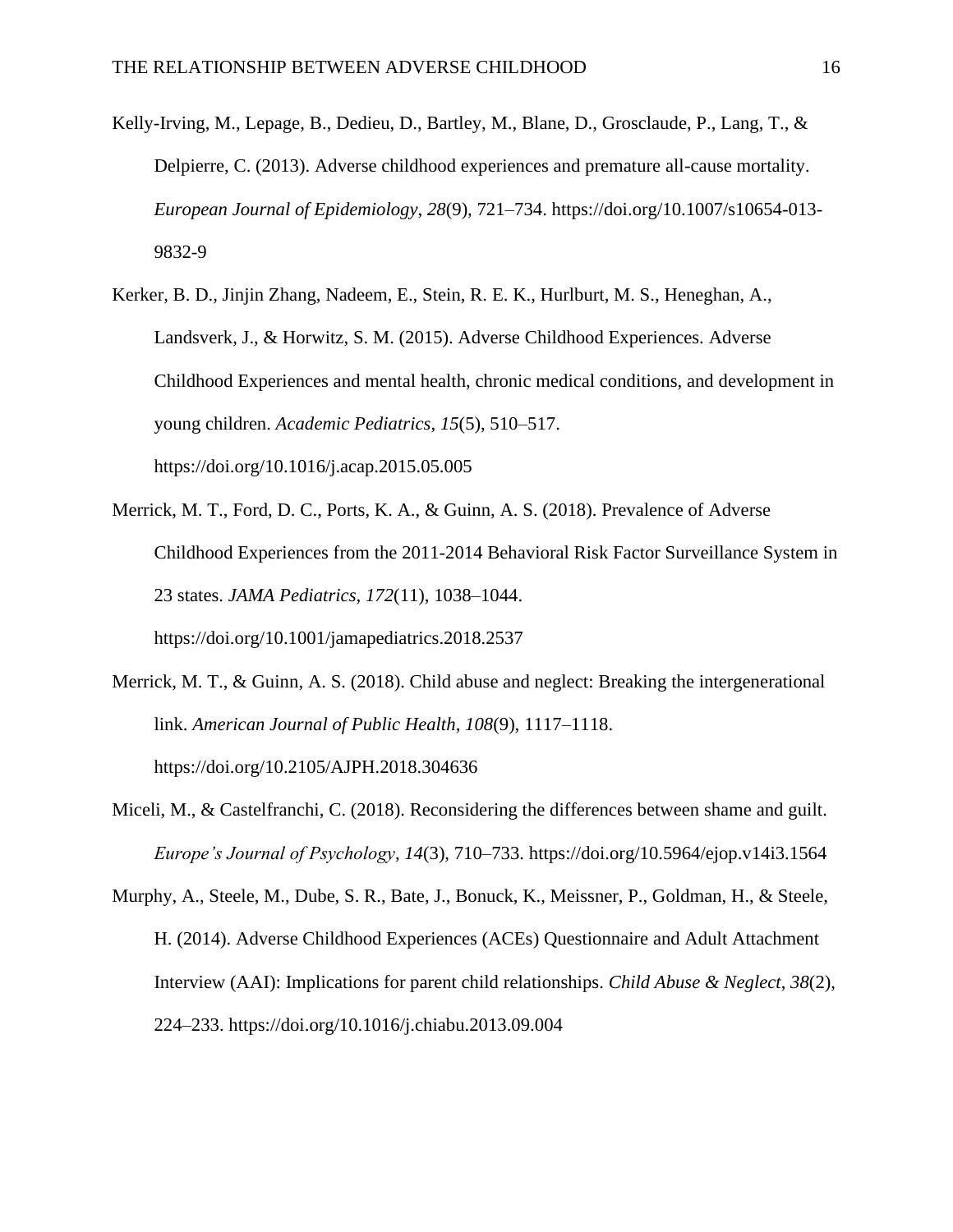*NIMH » Mental Illness*. (n.d.). Retrieved June 18, 2020, from https://www.nimh.nih.gov/health/statistics/mental-illness.shtml

- Norman, S., Allard, C., Browne, K., Capone, C., Davis, B., & Kubany, E. (2019). *Trauma informed guilt reduction therapy: Treating guilt and shame resulting from trauma and moral injury*. Academic Press.
- O'Leary, J. L., McKee, L. G., & Faro, A. L. (2019). Guilt and shame: Explaining associations between emotion socialization and emerging adult well-being. *Family Relations*, *68*(5), 608. https://doi.org/10.1111/fare.12394
- Putnam, F. W. (2006). The impact of trauma on child development. *Juvenile and Family Court Journal*, *57*(1), 1–11. https://doi.org/10.1111/j.1755-6988.2006.tb00110.x

Robins, R. W., & Schriber, R. A. (n.d.). *(PDF) The self-conscious emotions: How are they experienced, expressed, and assessed?* Retrieved July 15, 2020, from https://www.researchgate.net/publication/247689527\_The\_Self-Conscious\_Emotions\_How\_are\_they\_Experienced\_Expressed\_and\_Assessed

- Shonkoff, J. P., & Garner, A. S. (2012). The lifelong effects of early childhood adversity and toxic stress. *Pediatrics*, *129*(1), e232–e246. https://doi.org/10.1542/peds.2011-2663
- Su, S., Jimenez, M. P., Roberts, C. T. F., & Loucks, E. B. (2015). The role of adverse childhood experiences in cardiovascular disease risk: A review with emphasis on plausible mechanisms. *Current Cardiology Reports*, *17*(10), 88. https://doi.org/10.1007/s11886-015- 0645-1
- Tangney, J. P. (1996). Conceptual and methodological issues in the assessment of shame and guilt. *Behaviour Research and Therapy*, *34*(9), 741–754. https://doi.org/10.1016/0005- 7967(96)00034-4